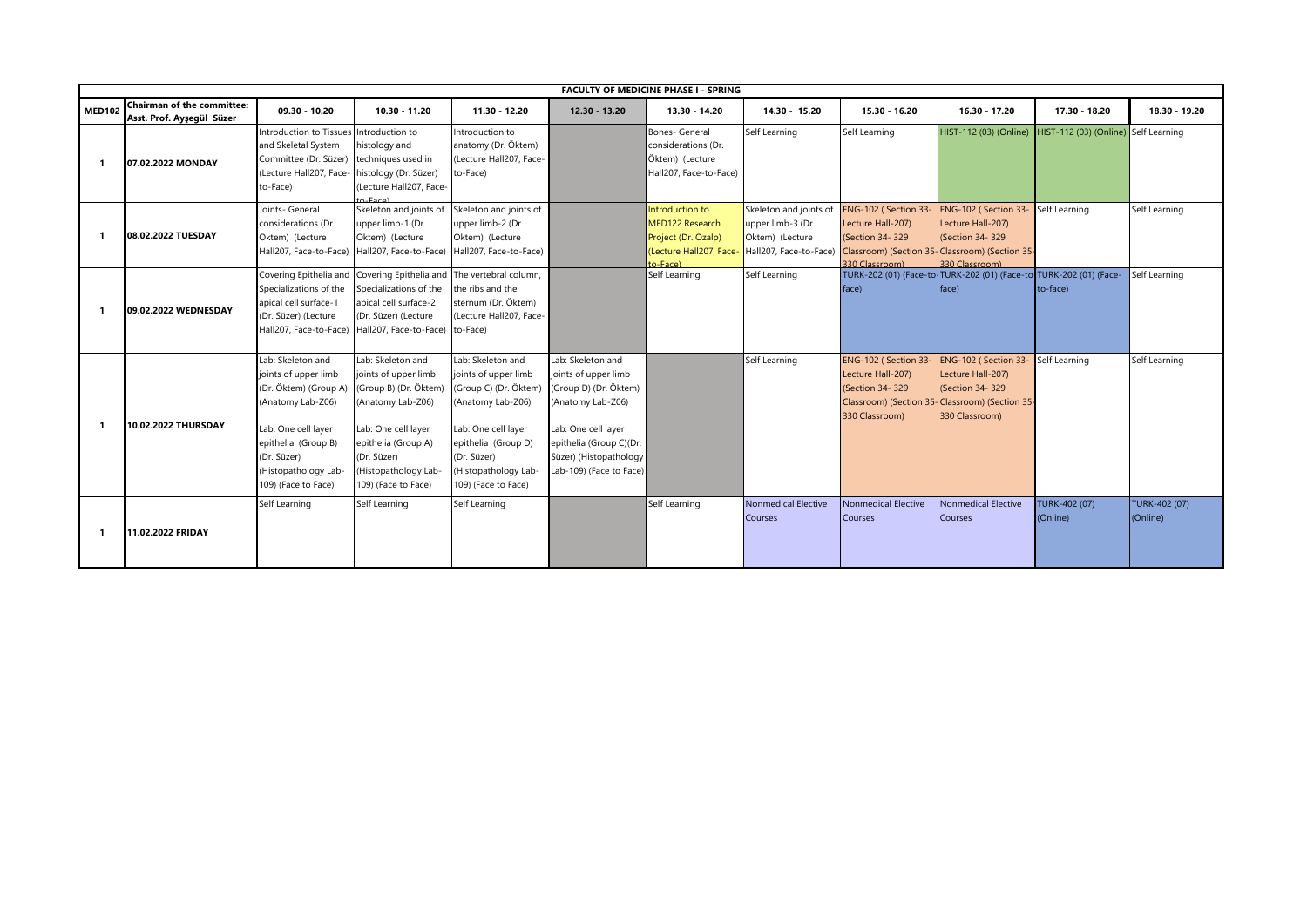|                | <b>FACULTY OF MEDICINE PHASE I - SPRING</b>                    |                                                                                                                                                                                                               |                                                                                                                                                                                                                |                                                                                                                                                                                                                                                                                                                      |                                                                                                                                                                                                                |                                                                                                                |                                                                                                              |                                                                                                           |                                                                                                           |                                  |                        |  |
|----------------|----------------------------------------------------------------|---------------------------------------------------------------------------------------------------------------------------------------------------------------------------------------------------------------|----------------------------------------------------------------------------------------------------------------------------------------------------------------------------------------------------------------|----------------------------------------------------------------------------------------------------------------------------------------------------------------------------------------------------------------------------------------------------------------------------------------------------------------------|----------------------------------------------------------------------------------------------------------------------------------------------------------------------------------------------------------------|----------------------------------------------------------------------------------------------------------------|--------------------------------------------------------------------------------------------------------------|-----------------------------------------------------------------------------------------------------------|-----------------------------------------------------------------------------------------------------------|----------------------------------|------------------------|--|
| <b>MED102</b>  | <b>Chairman of the committee:</b><br>Asst. Prof. Ayseqül Süzer | 09.30 - 10.20                                                                                                                                                                                                 | 10.30 - 11.20                                                                                                                                                                                                  | 11.30 - 12.20                                                                                                                                                                                                                                                                                                        | $12.30 - 13.20$                                                                                                                                                                                                | 13.30 - 14.20                                                                                                  | 14.30 - 15.20                                                                                                | 15.30 - 16.20                                                                                             | 16.30 - 17.20                                                                                             | 17.30 - 18.20                    | 18.30 - 19.20          |  |
| $\overline{2}$ | 14.02.2022 MONDAY                                              | Importance and functions<br>of basic communication<br>skills in medicine-1 (Dr.<br>Saltık)                                                                                                                    | Importance and functions<br>of basic communication<br>skills in medicine-2 (Dr.<br>Saltık)                                                                                                                     | mportance and functions<br>of basic communication<br>skills in medicine-3 (Dr.<br>Saltık)                                                                                                                                                                                                                            |                                                                                                                                                                                                                | Secretory Epithelia and<br>Specialized epithelial cells-<br>1 (Dr. Süzer) (Lecture<br>Hall207, Face-to-Face)   | Secretory Epithelia and<br>Specialized epithelial cells-<br>2 (Dr. Süzer) (Lecture<br>Hall207, Face-to-Face) | Joints of the vertebral<br>column (Dr. Öktem)<br>(Lecture Hall-207, Face-to-<br>Face)                     | HIST-112 (03) (Online)                                                                                    | HIST-112 (03) (Online)           | Self Learning          |  |
| $\overline{2}$ | 15.02.2022 TUESDAY                                             | Connective tissue cells and<br>fibers-1 (Dr. Süzer)<br>(Lecture Hall207, Face-to-<br>Face)                                                                                                                    | fibers-2 (Dr. Süzer)<br>(Lecture Hall207, Face-to-<br>Face)                                                                                                                                                    | Connective tissue cells and Biochemistry of connective<br>tissue-1 (Dr. Kilic) (Lecture<br>Hall207, Face-to-Face)                                                                                                                                                                                                    |                                                                                                                                                                                                                | Biochemistry of connective MED 122 Research Project<br>tissue-2 (Dr. Kılıç) (Lecture<br>Hall207, Face-to-Face) |                                                                                                              | ENG-102 (Section 33-<br>Lecture Hall-207) (Section<br>34-329 Classroom)<br>(Section 35-330)<br>Classroom) | ENG-102 (Section 33-<br>Lecture Hall-207) (Section<br>34-329 Classroom)<br>(Section 35-330)<br>Classroom) | Self Learning                    | Self Learning          |  |
| $\overline{2}$ | 16.02.2022 WEDNESDAY                                           | Lab: Stratified epithelia-<br>(Dr. Süzer) (Group A)<br>(Histopathology Lab-<br>109)(Face to Face)                                                                                                             | Lab: Stratified epithelia<br>(Group B) (Dr. Süzer)<br>(Histopathology Lab-109)<br>(Face to Face)                                                                                                               | Lab: Stratified epithelia<br>(Group C) (Dr. Süzer)<br>Histopathology Lab-109)<br>(Face to Face)                                                                                                                                                                                                                      | Lab: Stratified epithelia<br>(Group D) (Dr. Süzer)<br>(Histopathology Lab-109)<br>(Face to Face)                                                                                                               | <b>Advisor Visit</b>                                                                                           | Self Learning                                                                                                | TURK-202 (01) (Face-to-<br>face)                                                                          | TURK-202 (01) (Face-to-<br>face)                                                                          | TURK-202 (01) (Face-to-<br>face) | Self Learning          |  |
| $\overline{2}$ | 17.02.2022 THURSDAY                                            | Lab: The vertebral column<br>the ribs, the sternum and<br>ioints of the vertebral<br>column (Group A) (Dr.<br>Lab: Secretory Epithelia<br>(Group B) (Dr. Süzer)<br>(Histopathology Lab-109)<br>(Face to Face) | Lab: The vertebral column,<br>the ribs, the sternum and<br>joints of the vertebral<br>column (Group B) (Dr.<br>Lab: Secretory Epithelia<br>(Group A) (Dr. Süzer)<br>(Histopathology Lab-109)<br>(Face to Face) | Lab: The vertebral column<br>the ribs, the sternum and<br>joints of the vertebral<br>column (Group C) (Dr.<br>Öktem) (Anatomy Lab-Z06) Öktem) (Anatomy Lab-Z06) Öktem) (Anatomy Lab-Z06) Öktem) (Anatomy Lab-Z06)<br>Lab: Secretory Epithelia<br>(Group D) (Dr. Süzer)<br>(Histopathology Lab-109)<br>(Face to Face) | Lab: The vertebral column.<br>the ribs, the sternum and<br>joints of the vertebral<br>column (Group D) (Dr.<br>Lab: Secretory Epithelia<br>(Group C) (Dr. Süzer)<br>(Histopathology Lab-109)<br>(Face to Face) |                                                                                                                | Self Learning                                                                                                | ENG-102 (Section 33-<br>Lecture Hall-207) (Section<br>34-329 Classroom)<br>(Section 35-330)<br>Classroom) | ENG-102 (Section 33-<br>Lecture Hall-207) (Section<br>34-329 Classroom)<br>(Section 35-330)<br>Classroom) | Self Learning                    | Self Learning          |  |
| $\overline{2}$ | 18.02.2022 FRIDAY                                              | Self Learning                                                                                                                                                                                                 | Self Learning                                                                                                                                                                                                  | Self Learning                                                                                                                                                                                                                                                                                                        |                                                                                                                                                                                                                | Self Learning                                                                                                  | <b>Nonmedical Elective</b><br>Courses                                                                        | <b>Nonmedical Elective</b><br>Courses                                                                     | Nonmedical Elective<br>Courses                                                                            | TURK-402 (07) (Online)           | TURK-402 (07) (Online) |  |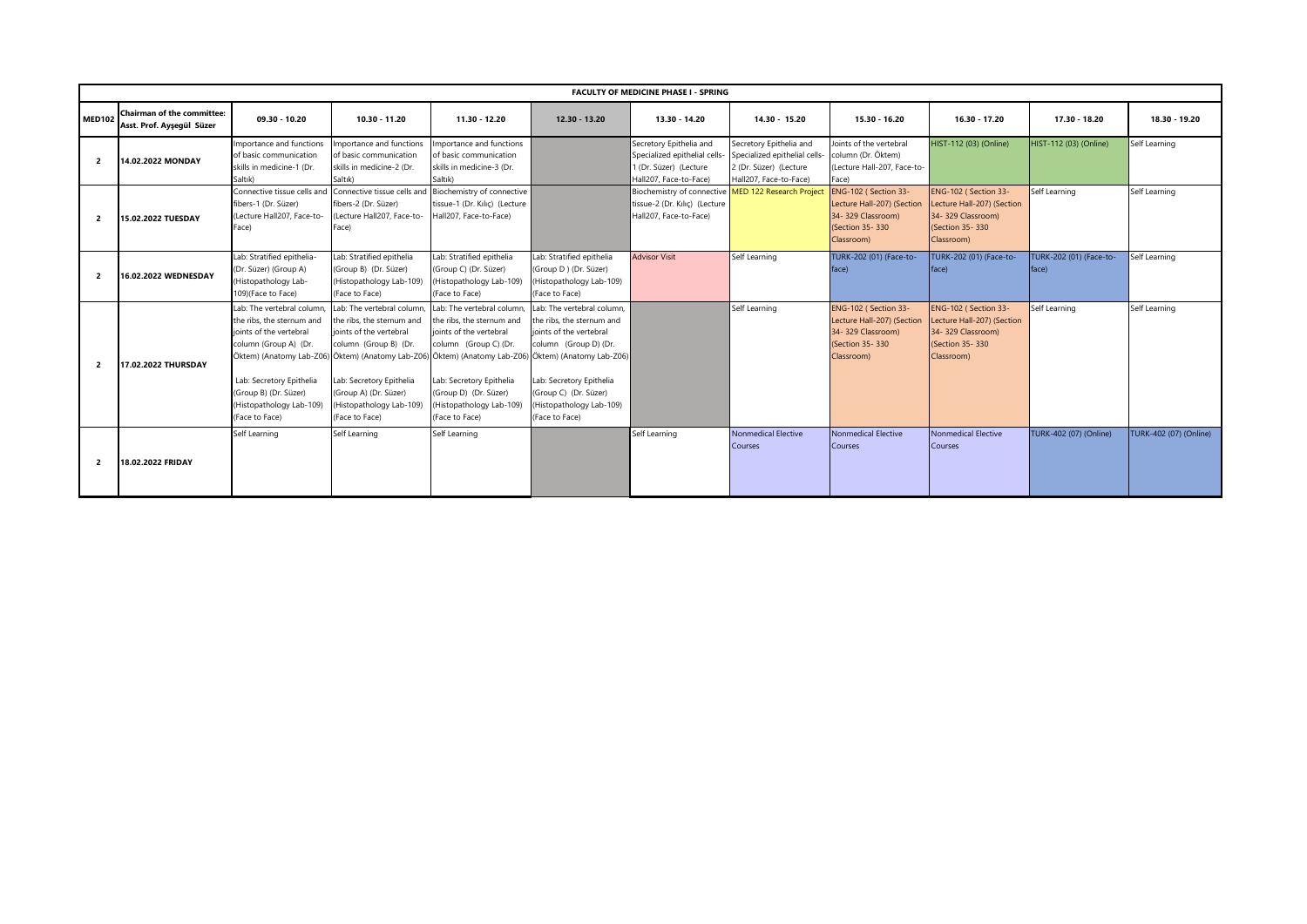|               | <b>FACULTY OF MEDICINE PHASE I - SPRING</b>                    |                                                                                                                                                                                 |                                                                                                                                                                                 |                                                                                                                                                                                |                                                                                                                                                                                |                                                                                                                     |                                                                                        |                                                                                                       |                                                                                                        |                              |                        |  |  |
|---------------|----------------------------------------------------------------|---------------------------------------------------------------------------------------------------------------------------------------------------------------------------------|---------------------------------------------------------------------------------------------------------------------------------------------------------------------------------|--------------------------------------------------------------------------------------------------------------------------------------------------------------------------------|--------------------------------------------------------------------------------------------------------------------------------------------------------------------------------|---------------------------------------------------------------------------------------------------------------------|----------------------------------------------------------------------------------------|-------------------------------------------------------------------------------------------------------|--------------------------------------------------------------------------------------------------------|------------------------------|------------------------|--|--|
| <b>MED102</b> | <b>Chairman of the committee:</b><br>Asst. Prof. Ayşegül Süzer | $09.30 - 10.20$                                                                                                                                                                 | $10.30 - 11.20$                                                                                                                                                                 | $11.30 - 12.20$                                                                                                                                                                | 12.30 - 13.20                                                                                                                                                                  | 13.30 - 14.20                                                                                                       | $14.30 - 15.20$                                                                        | 15.30 - 16.20                                                                                         | $16.30 - 17.20$                                                                                        | 17.30 - 18.20                | 18.30 - 19.20          |  |  |
|               | 21.02.2022 MONDAY                                              | Flipped Class: Skeleton of<br>Hall207, Face-to-Face)                                                                                                                            | Joints of lower limb-1 (Dr.<br>lower limb (Dr. Öktem) (Lecture Öktem) (Lecture Hall207, Face- Öktem) (Lecture Hall207, Face-<br>to-Face)                                        | Joints of lower limb-2 (Dr.<br>to-Face)                                                                                                                                        |                                                                                                                                                                                | Cartilage, Bone Tissue and<br>Joints -1 (Dr. Süzer) (Lecture<br>Hall207, Face-to-Face)                              | Cartilage, Bone Tissue and<br>Joints -2 (Dr. Süzer) (Lecture<br>Hall207, Face-to-Face) | <b>MED 122 Research Project</b>                                                                       | HIST-112 (03) (Online)                                                                                 | HIST-112 (03) (Online)       | Self Learning          |  |  |
|               | 22.02.2022 TUESDAY                                             | Biochemistry of bone tissue-1<br>to-Face)                                                                                                                                       | Biochemistry of bone tissue-2<br>(Dr. Kılıç) (Lecture Hall207, Face (Dr. Kılıç) (Lecture Hall207, Face-and acquired disorders of bone<br>to-Face)                               | Developmental abnormalities<br>and cartilage (Dr. Boduroğlu)<br>(Lecture Hall207, Face-to-Face)                                                                                |                                                                                                                                                                                | Introduction to osteomyelitis<br>and infectious arthiritis (Dr.<br>Acar)                                            | Self Learning                                                                          | ENG-102 (Section 33- Lecture<br>Hall-207) (Section 34-329<br>Classroom) (Section 35-330<br>Classroom) | ENG-102 (Section 33- Lecture<br>Hall-207) (Section 34- 329<br>Classroom) (Section 35-330<br>Classroom) | Self Learning                | Self Learning          |  |  |
|               | 23.02.2022 WEDNESDAY                                           | Lab: Disorders of Bone &<br>Cartilage (Dr. Yurdakan & Dr.<br>Boduroğlu) (Group A)                                                                                               | Lab: Disorders of Bone &<br>Cartilage (Dr. Yurdakan & Dr.<br>Boduroğlu) (Group B)<br>(Histopathology Lab-109) (Face (Histopathology Lab-109) (Face                              | Lab: Disorders of Bone &<br>Cartilage (Dr. Yurdakan & Dr.<br>Boduroğlu) (Group A)<br>(Histopathology Lab-109) (Face                                                            |                                                                                                                                                                                | Lab: Disorders of Bone &<br>Cartilage (Dr. Yurdakan & Dr.<br>Boduroğlu) (Group B)<br>(Histopathology Lab-109) (Face | Self Learning                                                                          | TURK-202 (01) (Face-to-face)                                                                          | FURK-202 (01) (Face-to-face)                                                                           | TURK-202 (01) (Face-to-face) | Self Learning          |  |  |
|               | 24.02.2022 THURSDAY                                            | Lab: Skeleton and joints of<br>lower limb- (Group A) (Dr.<br>Öktem) (Anatomy Lab-Z06)<br>Lab: Connective tissue cells-<br>(Group B) (Dr. Süzer)<br>(Pathology Lab-109) (Face to | Lab: Skeleton and joints of<br>lower limb- (Group B) (Dr.<br>Öktem) (Anatomy Lab-Z06)<br>Lab: Connective tissue cells-<br>(Group A) (Dr. Süzer)<br>(Pathology Lab-109) (Face to | Lab: Skeleton and joints of<br>lower limb (Group C) (Dr.<br>Öktem) (Anatomy Lab-Z06)<br>Lab: Connective tissue cells-<br>(Group D) (Dr. Süzer)<br>(Pathology Lab-109) (Face to | Lab: Skeleton and joints of<br>lower limb (Group D) (Dr.<br>Öktem) (Anatomy Lab-Z06)<br>Lab: Connective tissue cells-<br>(Group C) (Dr. Süzer)<br>(Pathology Lab-109) (Face to |                                                                                                                     | Self Learning                                                                          | ENG-102 (Section 33- Lecture<br>Hall-207) (Section 34-329<br>Classroom) (Section 35-330<br>Classroom) | ENG-102 (Section 33- Lecture<br>Hall-207) (Section 34- 329<br>Classroom) (Section 35-330<br>Classroom) | Self Learning                | Self Learning          |  |  |
|               | 25.02.2022 FRIDAY                                              | Turkish Health System-1 (Dr.<br>Saltık)                                                                                                                                         | Furkish Health System-2 (Dr.<br>Saltık)                                                                                                                                         | urkish Health System-3 (Dr.<br>Saltık)                                                                                                                                         |                                                                                                                                                                                | Self Learning                                                                                                       | <b>Nonmedical Elective Courses</b>                                                     | <b>Nonmedical Elective Courses</b>                                                                    | <b>Nonmedical Elective Courses</b>                                                                     | TURK-402 (07) (Online)       | TURK-402 (07) (Online) |  |  |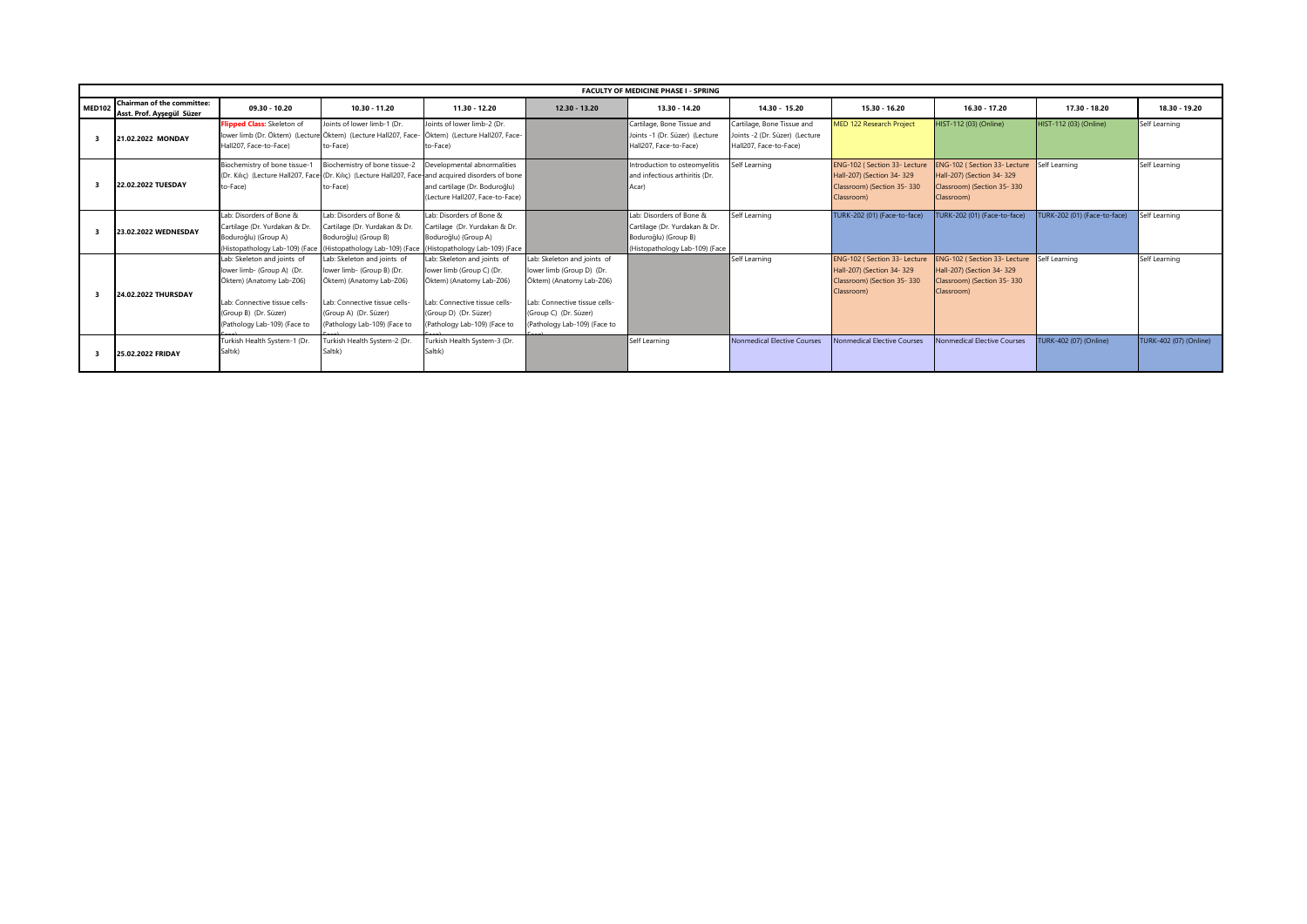|               | <b>FACULTY OF MEDICINE PHASE I - SPRING</b>             |                                                                                                                                   |                                                                                                                                   |                                                                                                                                                                                                                                                                  |                                                                                                                                   |                                                                                                                                                       |                                                                                                             |                                                                       |                                                                                                                                                   |                              |                        |  |  |
|---------------|---------------------------------------------------------|-----------------------------------------------------------------------------------------------------------------------------------|-----------------------------------------------------------------------------------------------------------------------------------|------------------------------------------------------------------------------------------------------------------------------------------------------------------------------------------------------------------------------------------------------------------|-----------------------------------------------------------------------------------------------------------------------------------|-------------------------------------------------------------------------------------------------------------------------------------------------------|-------------------------------------------------------------------------------------------------------------|-----------------------------------------------------------------------|---------------------------------------------------------------------------------------------------------------------------------------------------|------------------------------|------------------------|--|--|
| <b>MED102</b> | Chairman of the committee:<br>Asst. Prof. Aysegül Süzer | 09.30 - 10.20                                                                                                                     | 10.30 - 11.20                                                                                                                     | 11.30 - 12.20                                                                                                                                                                                                                                                    | 12.30 - 13.20                                                                                                                     | 13.30 - 14.20                                                                                                                                         | 14.30 - 15.20                                                                                               | 15.30 - 16.20                                                         | 16.30 - 17.20                                                                                                                                     | 17.30 - 18.20                | 18.30 - 19.20          |  |  |
|               | 28.02.2022 MONDAY                                       | Fracture, osteonecrosis,<br>osteomyelitis (Dr. Yurdakan)<br>(Lecture Hall207, Face-to-Face) (Lecture Hall207, Face-to-Face)       | Tumor & tumor-like lesions of Self Learning<br>the bone (Dr.Yurdakan)                                                             |                                                                                                                                                                                                                                                                  |                                                                                                                                   | Self Learning                                                                                                                                         | <b>Evaluation of direct</b><br>radiography (Dr. Yüce)                                                       | MED 122 Research Project                                              | HIST-112 (03) (Online)                                                                                                                            | HIST-112 (03) (Online)       | Self Learning          |  |  |
|               | 01.03.2022 TUESDAY                                      | Self Learning                                                                                                                     | Self Learning                                                                                                                     | Cartilage and Bone Histology-<br>(Dr. Süzer) (Lecture Hall207,<br>Face-to-Face)                                                                                                                                                                                  | 1 Cartilage and Bone Histology-<br>(Dr. Süzer) (Lecture Hall207,<br>Face-to-Face)                                                 | Development of skin and skin<br>histology-1 (Dr. Süzer)<br>(Lecture Hall207, Face-to-Face) (Lecture Hall207, Face-to-Face) Classroom) (Section 35-330 | Development of skin and skin<br>histology-2 (Dr. Süzer)                                                     | Hall-207) (Section 34-329<br>Classroom)                               | ENG-102 (Section 33- Lecture ENG-102 (Section 33- Lecture Self Learning<br>Hall-207) (Section 34- 329<br>Classroom) (Section 35-330<br>Classroom) |                              | Self Learning          |  |  |
|               | 02.03.2022 WEDNESDAY                                    | Ectoparasites-I (Dr. Acar)<br>(Lecture Hall207, Face-to-Face) (Lecture Hall207, Face-to-Face) tumor and tumor-like lesions        | Ectoparasites-II (Dr. Acar)                                                                                                       | Inflammatory disorders &<br>of the joints (Dr. Boduroğlu)<br>(Lecture Hall207, Face-to-Face)                                                                                                                                                                     |                                                                                                                                   | Leishmania spp (Dr. Tülek)                                                                                                                            | Skin and tissue infection Dr.<br>(Lecture Hall207, Face-to-Face) Tülek, (Lecture Hall207, Face-to-<br>Face) | TURK-202 (01) (Face-to-face)                                          | TURK-202 (01) (Face-to-face)                                                                                                                      | TURK-202 (01) (Face-to-face) | Self Learning          |  |  |
|               | 03.03.2022 THURSDAY                                     | Lab: Bone and Cartilage tissue<br>(Group A) (Dr. Süzer)<br>to Face)<br>Lab: Anatomy Review (Group<br>B) (Dr. Öktem) (Anatomy Lab) | Lab: Bone and Cartilage tissue<br>(Group B) (Dr. Süzer)<br>to Face)<br>Lab: Anatomy Review (Group<br>A) (Dr. Öktem) (Anatomy Lab) | Lab: Bone and Cartilage tissue<br>(Group C) (Dr. Süzer)<br>(Histopathology Lab-109) (Face (Histopathology Lab-109) (Face (Histopathology Lab-109) (Face (Histopathology Lab-109) (Face<br>to Face)<br>Lab: Anatomy Review (Group<br>D) (Dr. Öktem) (Anatomy Lab) | Lab: Bone and Cartilage tissue<br>(Group D) (Dr. Süzer)<br>to Face)<br>Lab: Anatomy Review (Group<br>C) (Dr. Öktem) (Anatomy Lab) |                                                                                                                                                       | Self Learning                                                                                               | Hall-207) (Section 34-329<br>Classroom) (Section 35-330<br>Classroom) | ENG-102 (Section 33- Lecture ENG-102 (Section 33- Lecture Self Learning<br>Hall-207) (Section 34- 329<br>Classroom) (Section 35-330<br>Classroom) |                              | Self Learning          |  |  |
|               | 04.03.2022 FRIDAY                                       | & Dr. Acar)                                                                                                                       | & Dr. Acar)                                                                                                                       | TBL: Tissue parasites (Dr. Tülek TBL: Tissue parasites (Dr. Tülek TBL: Tissue parasites (Dr. Tülek<br>& Dr. Acar)                                                                                                                                                |                                                                                                                                   | Self Learning                                                                                                                                         | <b>Nonmedical Elective Courses</b>                                                                          | Nonmedical Elective Courses                                           | Nonmedical Elective Courses                                                                                                                       | TURK-402 (07) (Online)       | TURK-402 (07) (Online) |  |  |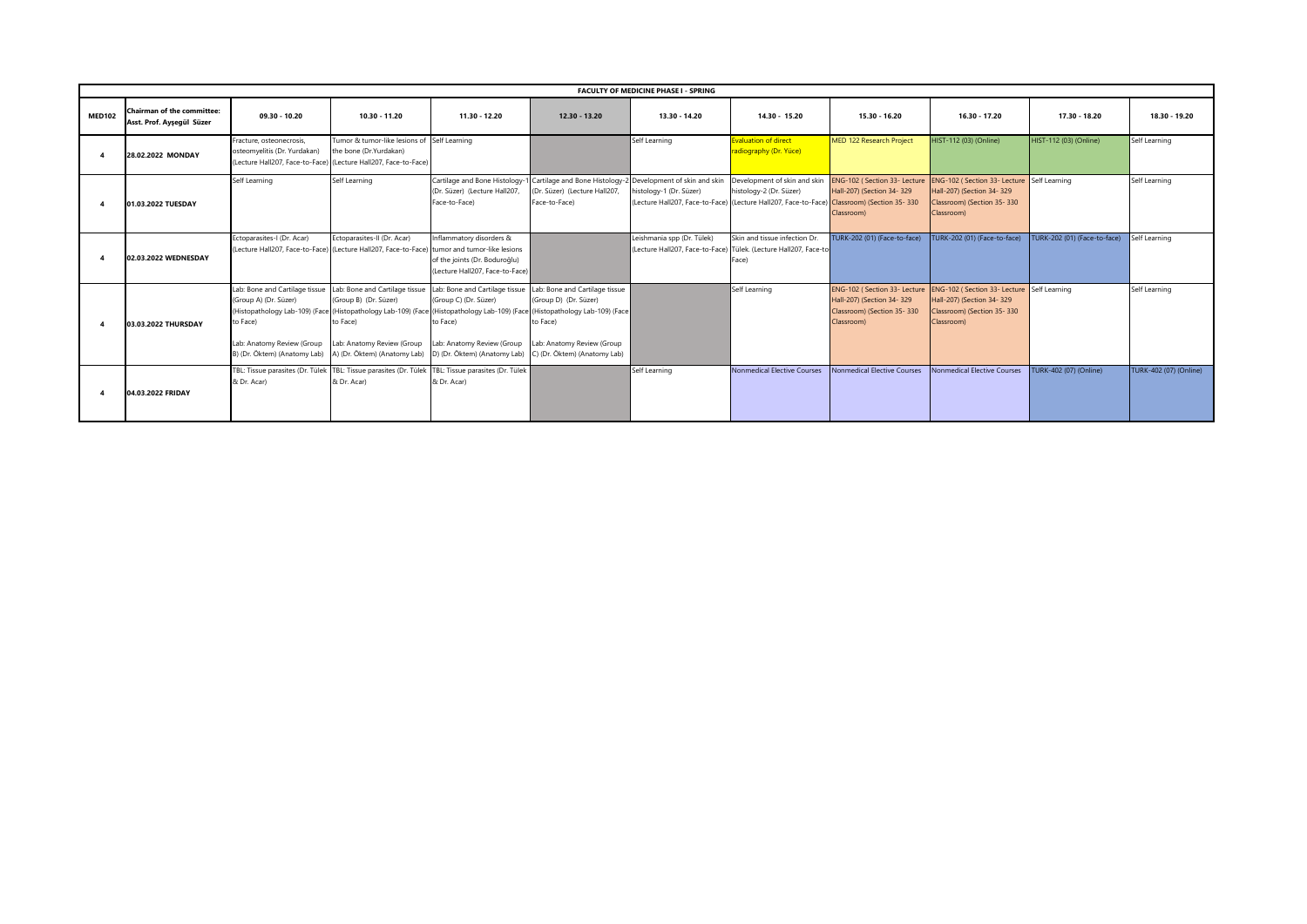|               | <b>FACULTY OF MEDICINE PHASE I - SPRING</b>             |                                                                                       |                                                                                                     |                                                                                                                                                        |                                                                                                                                 |                                                                                                                                                          |                                                                                                                                                                                                                        |                                                                                                          |                                                                                                                       |                                         |                        |  |  |
|---------------|---------------------------------------------------------|---------------------------------------------------------------------------------------|-----------------------------------------------------------------------------------------------------|--------------------------------------------------------------------------------------------------------------------------------------------------------|---------------------------------------------------------------------------------------------------------------------------------|----------------------------------------------------------------------------------------------------------------------------------------------------------|------------------------------------------------------------------------------------------------------------------------------------------------------------------------------------------------------------------------|----------------------------------------------------------------------------------------------------------|-----------------------------------------------------------------------------------------------------------------------|-----------------------------------------|------------------------|--|--|
| <b>MED102</b> | Chairman of the committee:<br>Asst. Prof. Ayseqül Süzer | 09.30 - 10.20                                                                         | $10.30 - 11.20$                                                                                     | 11.30 - 12.20                                                                                                                                          | $12.30 - 13.20$                                                                                                                 | 13.30 - 14.20                                                                                                                                            | $14.30 - 15.20$                                                                                                                                                                                                        | 15.30 - 16.20                                                                                            | 16.30 - 17.20                                                                                                         | 17.30 - 18.20                           | 18.30 - 19.20          |  |  |
|               | 07.03.2022 MONDAY                                       | Introduction to<br>communication (Dr. Saltık) (Dr. Saltık)                            | What is communication?                                                                              | <b>Essentials of</b><br>communication (Dr. Saltık)                                                                                                     |                                                                                                                                 | Dermatophytes and other<br>superficial fungi-1 (Dr.<br>Tülek) (Lecture Hall207<br>Face-to-Face)                                                          | Dermatophytes and other<br>superficial fungi-2 (Dr.<br>Tülek) (Lecture Hall207,<br>Face-to-Face)                                                                                                                       | MED 122 Research Project HIST-112 (03) (Online)                                                          |                                                                                                                       | HIST-112 (03) (Online)                  | Self Learning          |  |  |
|               | 08.03.2022 TUESDAY                                      | Subcutaneous fungi (Dr.<br>Tülek) (Lecture Hall207,<br>Face-to-Face)                  | (Lecture Hall207, Face-to- & melanocytes and<br>Face)                                               | Dimorphic fungi (Dr. Tülek) Disorders of pigmentation<br>Disorders & neoplasms of<br>keratinocytes(Dr.<br>Yurdakan) (Lecture<br>Hall207, Face-to-Face) |                                                                                                                                 | of keratinocytes &<br>melanocytes (Group A)<br>(Dr. Yurdakan, Dr.<br>Boduroğlu)<br>(Histopathology Lab-109)<br>(Face to Face)                            | Lab: Disorders&neoplasms Lab: Disorders&neoplasms ENG-102 (Section 33-<br>of keratinocytes &<br>melanocytes (Group B) (Dr. 34-329 Classroom)<br>Yurdakan, Dr. Boduroğlu)<br>(Histopathology Lab-109)<br>(Face to Face) | Lecture Hall-207) (Section<br>(Section 35-330)<br>Classroom)                                             | ENG-102 (Section 33-<br>Lecture Hall-207) (Section<br>34-329 Classroom)<br>(Section 35-330)<br>Classroom)             | Self Learning                           | Self Learning          |  |  |
|               | 09.03.2022 WEDNESDAY                                    | Sectional and clinical<br>anatomy- (Dr. Öktem)<br>(Lecture Hall207, Face-to-<br>Face) | Vitamin and cofactors<br>water soluble vitamins-<br>1(Dr. Kilic) (Lecture<br>Hall207, Face-to-Face) | Vitamin and cofactors<br>water soluble vitamins-2<br>(Dr. Kilic) (Lecture Hall207,<br>Face-to-Face)                                                    |                                                                                                                                 | Lab: Disorders&neoplasm:<br>of keratinocytes &<br>melanocytes (Group C)<br>(Dr. Yurdakan, Dr.<br>Boduroğlu)<br>(Histopathology Lab-109<br>(Face to Face) | Lab: Disorders&neoplasms<br>of keratinocytes &<br>melanocytes (Group D)<br>(Dr. Yurdakan, Dr.<br>Boduroğlu)<br>(Histopathology Lab-109)<br>(Face to Face)                                                              | TURK-202 (01) (Face-to-<br>face)                                                                         | TURK-202 (01) (Face-to-<br>face)                                                                                      | <b>TURK-202 (01) (Face-to-</b><br>face) | Self Learning          |  |  |
|               | 10.03.2022 THURSDAY                                     | Drugs for Dermatologic<br>Disorders-1 (Dr. Öz)                                        | Drugs for Dermatologic<br>Disorders-2 (Dr. Öz)                                                      | soluble vitamins-1 (Dr.<br>Kılıç) (Lecture Hall207,<br>Face-to-Face)                                                                                   | Vitamin and cofactors lipid Vitamin and cofactors lipid<br>soluble vitamins-2 (Dr.<br>Kilic) (Lecture Hall207,<br>Face-to-Face) |                                                                                                                                                          | Self Learning                                                                                                                                                                                                          | ENG-102 (Section 33-<br>Lecture Hall-207) (Section<br>34-329 Classroom)<br>(Section 35-330)<br>Incernam) | ENG-102 (Section 33-<br>Lecture Hall-207) (Section<br>34-329 Classroom)<br>(Section 35-330)<br>Classroom <sup>1</sup> | Self Learning                           | Self Learning          |  |  |
|               | 11.03.2022 FRIDAY                                       | Self Learning                                                                         | Self Learning                                                                                       | Self Learning                                                                                                                                          |                                                                                                                                 | Self Learning                                                                                                                                            | <b>Nonmedical Elective</b><br>Courses                                                                                                                                                                                  | Nonmedical Elective<br>Courses                                                                           | <b>Nonmedical Elective</b><br><b>Courses</b>                                                                          | TURK-402 (07) (Online)                  | TURK-402 (07) (Online) |  |  |